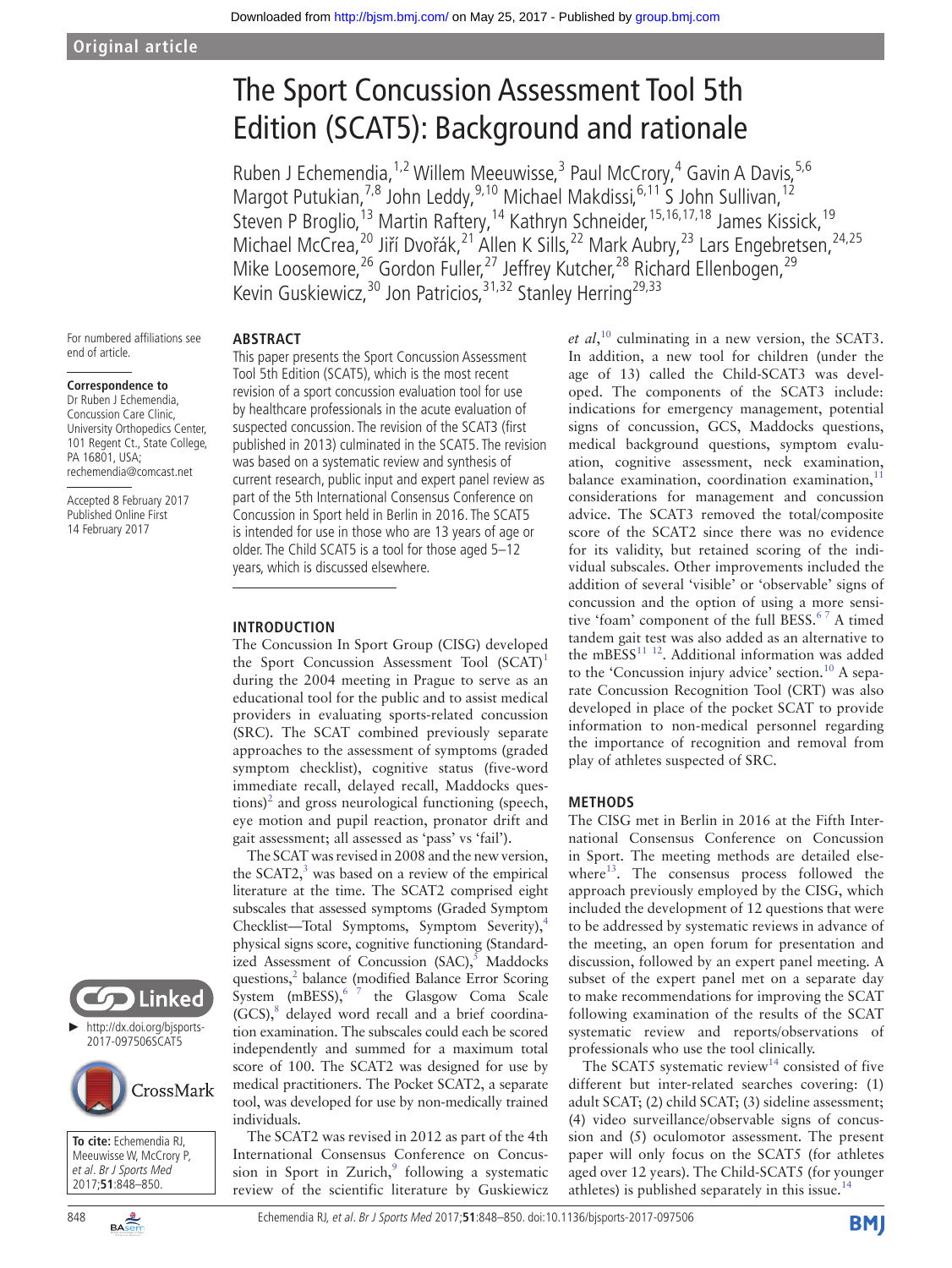#### **Results**

The SCAT5 systematic  $review^{14}$  $review^{14}$  $review^{14}$  concluded that studies employing the SCAT (all forms) or its components generally had a low to moderate levels of bias and were generalisable to the larger population, although variability was noted in methodologies, risk of bias, quality of evidence and presentation of data. Overall, the graded symptom checklist, SAC and BESS/ mBESS were found to be most useful immediately postinjury in differentiating concussed from non-concussed athletes when using either intraindividual or normative baseline/postinjury comparisons. The diagnostic utility of the SCAT and its components appears to decrease significantly after 3–5 days postinjury, which suggests that the tool may have differential utility in helping to diagnose concussion and tracking recovery versus assisting return to play decision making.<sup>15</sup> As such, the tool appears to be clinically useful in screening evaluations and making the diagnosis of SRC but has a more limited role in tracking recovery and assisting the return to play/sport decision. The symptom checklist does demonstrate clinical utility in tracking recovery.

A notable limiting factor for the SCAT was evidence of a ceiling effect on the SAC portion for adolescents and adults. Specifically, ceiling effects were apparent on the Immediate Recall subcomponent of the SAC.

Although possibly a result of the search strategy, there were limited data that examined the utility of the SCAT across different cultural and linguistic groups.

### **The SCAT5**

The SCAT5 is a tool for use by healthcare professionals in the evaluation of individuals 13 years old or older, who are suspected of having sustained an SRC. The complete SCAT5 can be found at the end of this article. The Child SCAT5 is used to evaluate SRC in children  $5-12$  years old.<sup>[14](#page-2-12)</sup> A separate tool, the Concussion Recognition Tool 5 (CRT5),  $^{16}$  was developed for use by non-medically trained individuals to assist in the identification and initial management of *suspected* SRC. The designation of the SCAT5 (rather than SCAT4) was chosen to align the version number with the fifth meeting of the CISG. There is no SCAT4.

In revising the SCAT, the expert panel was cognisant of the fact that the SCAT3 has been used widely across many different countries and a significant amount of normative data has been gathered. Similarly, healthcare professionals have generally found the SCAT3 to be useful and have become proficient in its administration. For these reasons, the modification of the SCAT3 into the SCAT5 was not only guided by information gathered in the systematic review, expert panel discussions and input from conference attendees but also with the understanding that the tool should maintain as much continuity as possible with the SCAT3 and should only be changed where necessary.

The modifications included in the SCAT5 are presented in [box](#page-1-0) 1.

#### **Discussion**

The SCAT5 continues the tradition of its predecessors by creating a standardised approach to acute evaluation of suspected concussion that includes measures and methods shown to be useful in detecting SRC. The SCAT5 maintains consistency with the SCAT3 wherever possible, although it does address some of the limitations identified in the systematic review and provides additional evaluative tools. For

#### **Box 1 SCAT5 modifications**

- <span id="page-1-0"></span>► Declaration that the complete SCAT5 cannot be appropriately completed in less than 10min.
- ► Inclusion of an Immediate/Acute Assessment section, including indications for emergency management and observable signs of possible concussion.
- Clarified instructions that the Symptom Checklist should be completed by the *athlete* in a *resting* state.
- ► Different instructions for completing the symptom checklist at baseline and postinjury have been added.
- ► Addition of questions that compare the athlete's postinjury presentation with preinjury behaviour.
- ► The SAC immediate and delayed word recall lists include an option to use 10 words instead of 5 to minimise ceiling effects.
- ► All six versions of the SAC word lists are now presented with alternate stimulus sets for the word list and digits backwards. Their administration should be randomised at baseline and serially postinjury.
- ► A notation of when the last trial of the word list was administered is required (the delayed recall should not be administered sooner than 5min after the immediate memory subtest).
- ► Digits Backwards now contains six versions of the digit strings, which should be randomised at baseline and serially postinjury.
- ► A Rapid Neurological Screen has been included.
- A section has been added that includes affirmation that the SCAT5 was used or supervised by a healthcare professional and whether a concussion was diagnosed.
- ► The Instruction section has been enhanced to include all of the modifications described above.
- ► The Return to Sport progression emphasises that the initial period of physical and cognitive rest should typically only last 24-48 hours.
- ► A Return to School progression has been added, including possible academic accommodations.
- ► The SCAT5 specifically indicates that written clearance by a healthcare professional is necessary prior to returning to play/sport.

example, to increase the utility of the tool, a Rapid Neurological Screen has been included that consists of an evaluation of the cervical exam, athlete's speech, ability to read, balance, gait, visual tracking and finger to nose coordination. The Rapid Neurological Screen is a brief screening tool that does not replace a more complete examination.

The diagnosis of concussion relies on a clinical synthesis of complex, non-specific and at times contradictory information. Accordingly, only healthcare professionals trained in assessing and managing SRC should use the SCAT5, which is not designed to be used in isolation to make or exclude the diagnosis of concussion. The SCAT5 includes comprehensive instructions for the appropriate administration of the subscales that should be carefully studied and practised prior to clinical use.

The expert panel discussed the time necessary to administer the complete SCAT5 and consensus was reached that no less than 10 min were required. Those sports that allow only a limited amount of time of less than 10 min for an acute evaluation screening of suspected concussion are encouraged to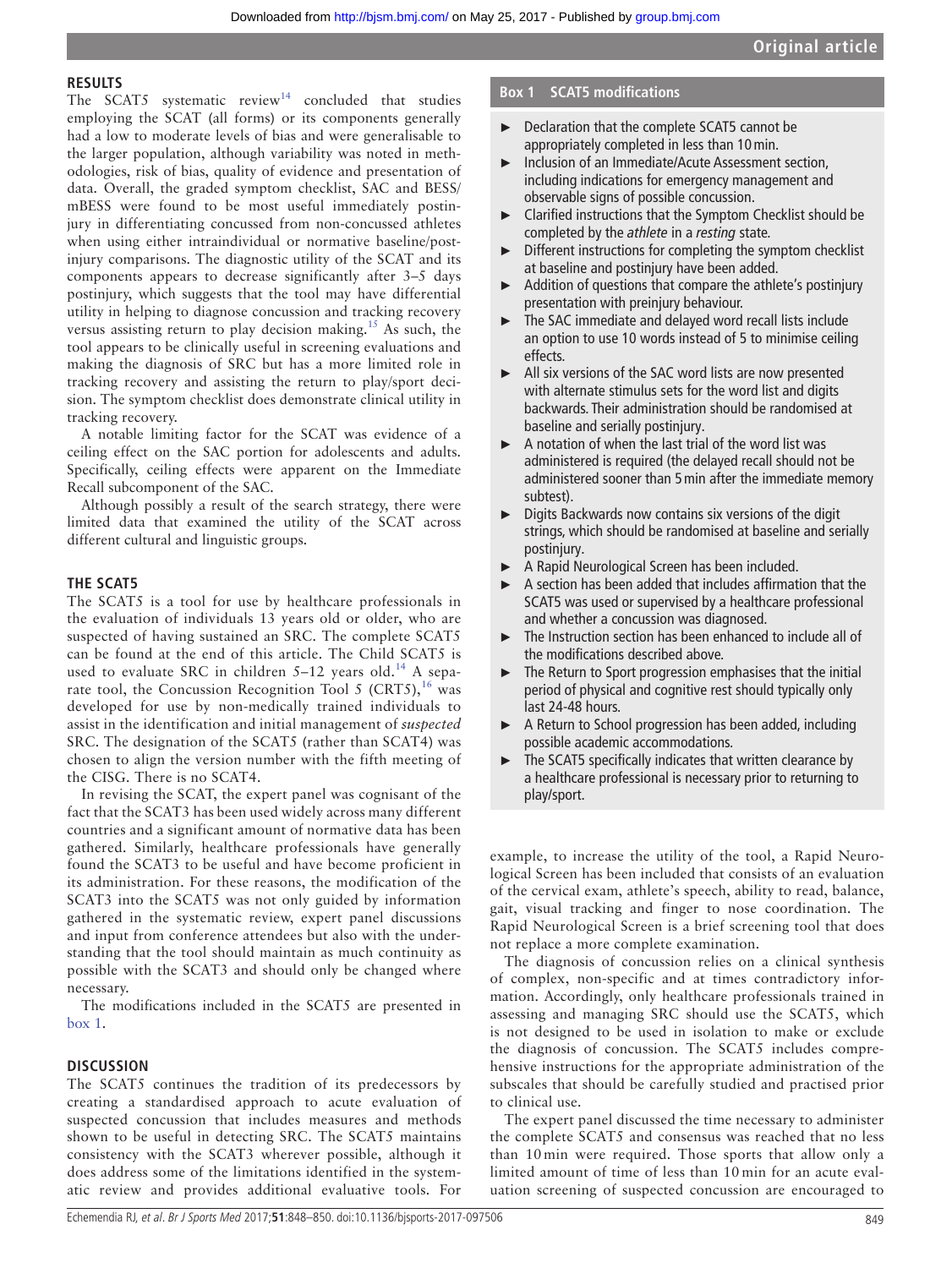## **Original article**

review their existing rules if indicated. Since there did not appear to be any empirical evidence to support a specific time frame (eg, 10 min), the SCAT5 does not specify any time frame between exercise and administration of the SCAT. However, there is expert consensus that the SCAT5 should be administered in a resting state, which means that the athlete should be at or near his or her resting heart rate. Anecdotal reports of athletes memorising and rehearsing words lists and digits are addressed with the provision of six distinct groups of five words and six sets of digit strings, which should be randomly presented at baseline and sequentially postinjury. The added option of using a 10-word list per trial could diminish ceiling effects, while preserving continuity with the 5-word list in those settings where ceiling effects are less apparent. As this is a novel methodology, normative data will need to be collected on the 10-word lists and research will be required to examine its utility.

The systematic review noted that there was scant information on the use of the SCAT in athletes with disabilities, as well as across different cultures and language groups. Indeed, much of the normative data that exist are limited to a few sports in North America. It is recommended that a systematic approach be undertaken to translate and culturally adapt the SCAT5 into a broad range of languages. Research is encouraged to establish a comprehensive set of norms across language groups, sports, gender, disabilities and age.

#### **Author affiliations**

<sup>1</sup> Concussion Care Clinic, University Orthopedics Centre, State College, Pennsylvania, USA

- <sup>2</sup>Department of Psychology, University of Missouri—Kansas City, Kansas City, Missouri, USA
- <sup>3</sup>Faculty of Kinesiology, Sport Injury Prevention Research Centre, University of Calgary, Calgary, Canada

<sup>4</sup>The Florey Institute of Neuroscience & Mental Health, University of Melbourne, Heidelberg, Victoria, Australia

5 Murdoch Children's Research Institute, Melbourne, Victoria, Australia

<sup>6</sup>The Florey Institute of Neuroscience and Mental Health, Melbourne, Victoria, Australia

<sup>7</sup>University Health Services, Princeton University, Princeton, New Jersey, USA <sup>8</sup>Rutgers-Robert Wood Johnson Medical School, New Brunswick, New Jersey, USA 9 University at Buffalo Concussion Management Clinic, UBMD Orthopaedics and

Sports Medicine, Buffalo, New York, USA<br><sup>10</sup>SUNY Buffalo Jacobs School of Medicine and Biomedical Sciences, Buffalo, New York, USA

<sup>11</sup> La Trobe Sport and Exercise Medicine Research Centre, La Trobe University, Bundoora, Australia

<sup>12</sup>Centre for Health and Rehabilitation Research Activity, School of Physiotherapy,

University of Otago, Dunedin, New Zealand<br><sup>13</sup>NeuroTrauma Research Laboratory, University of Michigan, Ann Arbor, Michigan, USA 14World Rugby, Dublin, Ireland

<sup>15</sup>Sport Injury Prevention Research Centre, Faculty of Kinesiology, University of Calgary, Calgary, Alberta, Canada

16Alberta Children's Hospital Research Institute for Child and Maternal Health, Cumming School of Medicine, Calgary, Alberta, Canada

<sup>17</sup> Hotchkiss Brain Institute, Cuming School of Medicine, University of Calgary,

Calgary, Canada 18Hotchkiss Brain Institute, Cuming School of Medicine, University of Calgary,

Calgary, Alberta, Canada<br><sup>19</sup>Department of Family Medicine, Carleton University Sport Medicine Clinic, University of Ottawa, International Paralympic Committee Medical Committee, Ottawa, Canada

 $^{20}$ Department of Neurosurgery, Medical College of Wisconsin, Milwaukee, Wisconsin, USA <sup>21</sup>Department of Neurology, Schulthess Clinic, Zurich, Switzerland

<sup>22</sup>Department of Neurosurgery, Vanderbilt University, Nashville, Tennessee, USA

23Ottawa Sport Medicine Centre, Ottawa, Canada

<sup>24</sup>Department of Medical and Scientific, International Olympic Committee, Lausanne, **Switzerland** 

<sup>25</sup>Department of Orthopaedic Surgery, Oslo University Hospital, Olso, Norway

<sup>26</sup>Institute of Sport Exercise and Health, University College Hospital, London, UK <sup>27</sup>Centre for Urgent and Emergency Care Research, University of Sheffield, Sheffield, UK <sup>28</sup>The Sports Neurology Clinic, Brighton, Michigan, USA

<sup>29</sup>Department of Neurological Surgery, University of Washington, Seattle, Washington, USA 30 Matthew Gfeller Sport-Related TBI Research Center, University of North Carolina,

Chapel Hill, North Carolina, USA 31Section Sports Medicine, Faculty of Health Sciences, University of Pretoria, Pretoria,

South Africa <sup>32</sup>Department of Emergency Medicine, Faculty of Health Sciences, University of the Witwatersrand, Johannesburg, South Africa

33 Department of Rehabilitation Medicine, Orthopaedics and Sports Medicine, University of Washington, Seattle, Washington, USA

**Competing interests** For full author disclosures and competing interests see the online supplementary folder ICMJE forms on the BJSM website (http://dx.doi.org/ 10.1136/bjsports-2017-097506).

**Provenance and peer review** Not commissioned; internally peer reviewed.

© Article author(s) (or their employer(s) unless otherwise stated in the text of the article) 2017. All rights reserved. No commercial use is permitted unless otherwise expressly granted.

#### **References**

- <span id="page-2-0"></span>1 McCrory P, Johnston K, Meeuwisse W, et al. Summary and agreement statement of the Second International Conference on Concussion in Sport, Prague 2004. [Phys](http://dx.doi.org/10.3810/psm.2005.04.76)  [Sports Med](http://dx.doi.org/10.3810/psm.2005.04.76) 2005;33:29–44.
- <span id="page-2-1"></span>2 Maddocks DL, Dicker GD, Saling MM. The assessment of orientation following concussion in athletes. [Clin J Sport Med](http://dx.doi.org/10.1097/00042752-199501000-00006) 1995;5:32-5.
- <span id="page-2-2"></span>3 McCrory P, Meeuwisse W, Johnston K, et al. Consensus Statement on Concussion in Sport - the Third International Conference on Concussion in Sport held in Zurich, November 2008. Phys [Sports](http://dx.doi.org/10.3810/psm.2009.06.1721) Med 2009;37:141–59.
- <span id="page-2-3"></span>4 Lovell MR, Iverson GL, Collins MW, et al. Measurement of symptoms following sports-related concussion: reliability and normative data for the post-concussion scale. [Appl Neuropsychol](http://dx.doi.org/10.1207/s15324826an1303_4) 2006;13:166–74.
- <span id="page-2-4"></span>5 McCrea M, Kelly JP, Randolph C, et al. Standardized Assessment of Concussion (SAC): on-site mental status evaluation of the athlete. [J Head Trauma Rehabil](http://dx.doi.org/10.1097/00001199-199804000-00005) 1998;13:27–35.
- <span id="page-2-5"></span>6 Guskiewicz KM. Postural stability assessment following concussion: one piece of the puzzle. [Clin J Sport Med](http://dx.doi.org/10.1097/00042752-200107000-00009) 2001;11:182–9.
- 7 Bell DR, Guskiewicz KM, Clark MA, et al. Systematic review of the balance error scoring system. [Sports Health](http://dx.doi.org/10.1177/1941738111403122) 2011;3:287–95.
- <span id="page-2-6"></span>8 Drake AI, McDonald EC, Magnus NE, et al. Utility of Glasgow Coma Scale-Extended in symptom prediction following mild traumatic brain injury. [Brain Inj](http://dx.doi.org/10.1080/02699050600676370) 2006;20:469–75.
- <span id="page-2-7"></span>9 McCrory P, Meeuwisse W, Aubry M, et al. Consensus Statement on Concussion in Sport - The 4th International Conference on Concussion in Sport held in Zurich, November 2012. [Phys Ther Sport](http://dx.doi.org/10.1016/j.ptsp.2013.03.002) 2013;14:e1–13.
- <span id="page-2-8"></span>10 Guskiewicz KM, Register-Mihalik J, McCrory P, et al. Evidence-based approach to revising the SCAT2: introducing the SCAT3. [Br J Sports Med](http://dx.doi.org/10.1136/bjsports-2013-092225) 2013;47:289-93.
- <span id="page-2-9"></span>Schneiders AG, Sullivan SJ, Gray A, et al. Normative values for 16-37 year old subjects for three clinical measures of motor performance used in the assessment of sports concussions. [J Sci Med Sport](http://dx.doi.org/10.1016/j.jsams.2009.05.004) 2010;13:196–201.
- <span id="page-2-10"></span>12 Schneiders AG, Sullivan SJ, Kvarnström J, et al. The effect of footwear and sportssurface on dynamic neurological screening for sport-related concussion. J Sci Med [Sport](http://dx.doi.org/10.1016/j.jsams.2010.01.003) 2010;13:382–6.
- <span id="page-2-11"></span>13 Meeuwisse W, Schneider K, Dvorak J, et al. The Berlin 2016 process: a summary of methodology for the 5th international consensus conference on concussion in sport. Br J Sports Med 2017 (accepted and in press 22/1/2017).
- <span id="page-2-12"></span>14 Davis GA, Purcell L, Schneider K, et al. The Child Sport Concussion Assessment Tool 5th edition (Child-SCAT5). BJ Sports Med 2017.
- <span id="page-2-13"></span>15 Echemendia RJ, Broglio SP, Davis GA, et al. What tests and measures should be added to the SCAT3 and related tests to improve their reliability, sensivity and/or specificity in sideline diagnosis? A systematic review. BJ Sports Med 2017.
- <span id="page-2-14"></span>16 Echemendia RJ, Meeuwisse W, McCrory P, et al. The Concussion Recognition Tool 5th edition (CRT5). BJ Sports Med 2017.